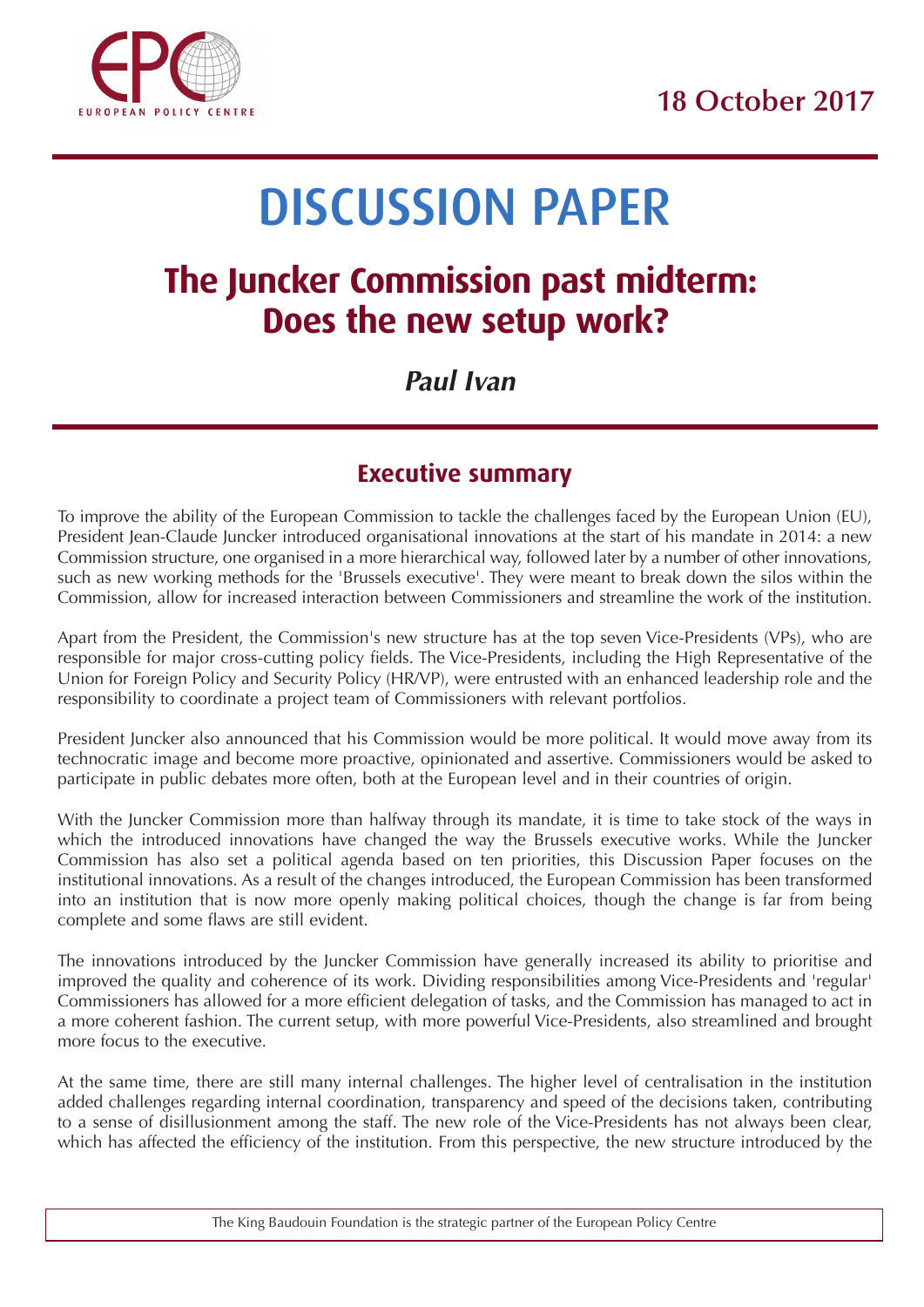Juncker Commission is likely to be a transitional one. To address the staff's demoralisation within the Commission,the communication between the upper ranks of the Commission and the services needs to improve. The latter need to be engaged and used in the matters in which they are specialised.

The future Commission President should also focus on achieving a better distribution of portfolios, according to their weight and even distribution. A better allocation of portfolios should also be accompanied by a better distribution of human resources across the cabinets, and within the Commission services more generally.

In recent years, the member states have also been exerting greater influence on the EU institutional setup, including inside the Commission. Although the Juncker Commission is active in the defence of its interest when interacting with the other EU institutions and the member states, there is room for further improvement, so that the Commission does not become a mere secretariat for the member states.

Finally, the political character of future Commissions will depend on the continued link with the outcome of the European elections, established in 2014 through the Spitzenkandidaten process. Abandoning this connection would send the wrong message to European citizens regarding the legitimacy of the European Commission. While the political character of the Commission has been reinforced, the more technocratic and regulatory missions of the Commission, such as the enforcement of EU competition rules, have become even more evident and there is a need to make a clearer separation between the two roles.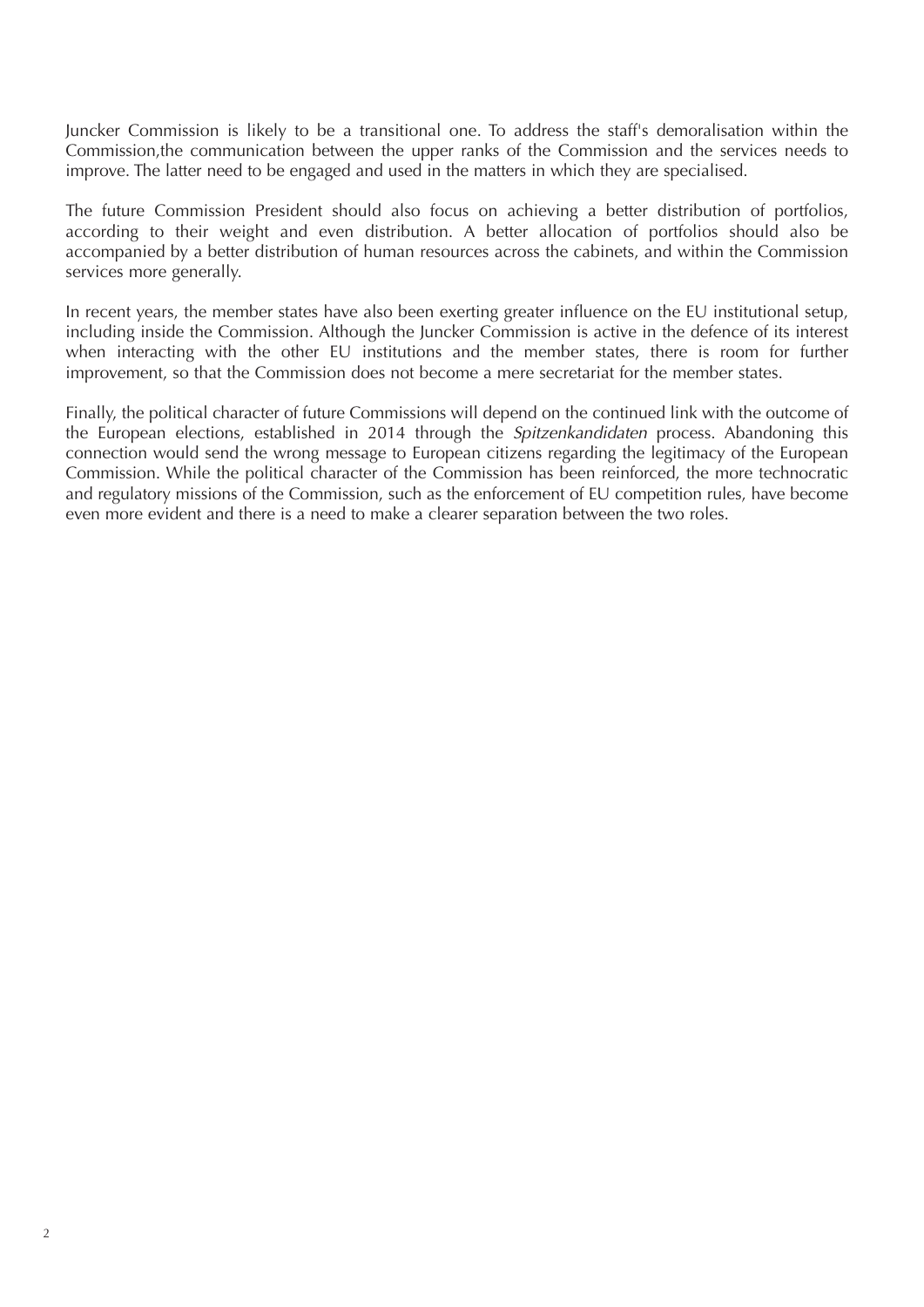## **Introduction**

In September 2014, then President-elect of the European Commission Jean-Claude Juncker put forward his priorities and proposals for the portfolios of Commissioners, and presented a new Commission structure organised in a more hierarchical way, as well as several other innovations. The innovations introduced were meant to break down the policy silos within the Commission, allow for increased interaction between Commissioners and streamline the work of the executive.

With the Juncker Commission more than halfway through its mandate, this Discussion Paper looks at how the introduced changes impacted the way the 'Brussels executive' works. While the Juncker Commission has set a political agenda based on ten priorities, this paper will rather focus on the institutional innovations, by drawing on multiple data sources including individual semi-structured interviews conducted in the European institutions between September 2016 and May 2017, official documents, newspaper articles and secondary literature. What is the exact role of the Vice-Presidents? How influential are they? Have the innovations affected collegiality? Do the project teams work? Have they made the Commission more efficient? Has the Commission become more political, and if so, what are the implications of this development? Does this mean the Commission has been politicised? How have the Commission's relations with the member states and the European Parliament evolved? What are the are the lessons learned and what should be done in the future?

The Juncker Commission, as the two Barroso Commissions preceding it (2004-2014), had to deal with the consequences of the 'one country, one commissioner' principle<sup> $\bar{i}$ </sup> which, after successive rounds of enlargement, has led to a higher number of Commissioners in the College relative to the number of weighty portfolios. The high number of Commissioners made a meaningful distribution of portfolios difficult and created challenges regarding the operability of the College, made decision-making more complex and facilitated the fragmentation and 'siloisation' of Commission services.

To address these challenges, different proposals were put forward for a more hierarchical structure of the Commission compared to the Barroso Commission.2 Similar proposals resurfaced before the start of the term of the Juncker Commission in 2014.3 President Juncker and his team drew inspiration from them and structured the new College in a more hierarchical manner.

### **A political Commission**

To break down policy silos and improve policy coherence and the Commission's output, President Juncker introduced a new structure of the executive and sought to raise its political profile. Apart from the President, the new structure has at its top seven Vice-Presidents (VPs), including the High Representative of the Union for Foreign Policy and Security Policy (HR/VP), chosen for their political weight and origin. According to President Juncker the Commission's composition, with VPs responsible for major cross-cutting policy fields<sup>4</sup> (see Figure 1 below), "shows that it will be more political than its predecessors".5 In a decisive moment for the state and future of the Union, President Juncker's political Commission was meant to move away from its technocratic image, becoming more pro-active, opinionated and assertive, with Commissioners participating in public debates more often, both at the European level and in their countries of origin.

The Commission President held that "the Commission is not just a troop of anonymous high officials" and that "the directors-general, […], have to obey their Commissioners and not the other way around" and on another occasion, he added that "the Commission has to take responsibility by being political, and not technocratic". As part of the political character of the Commission, President Juncker also emphasised an increased reflection of the wishes of the European Parliament and the member states, which led it to withdraw a hundred proposals in the first two years of its mandate, present 80% fewer initiatives than during the previous five years, and to request the review of all existing legislation, to focus on "where Europe can provide real added value".<sup>6</sup> President Juncker also stated he wants to maintain the more political character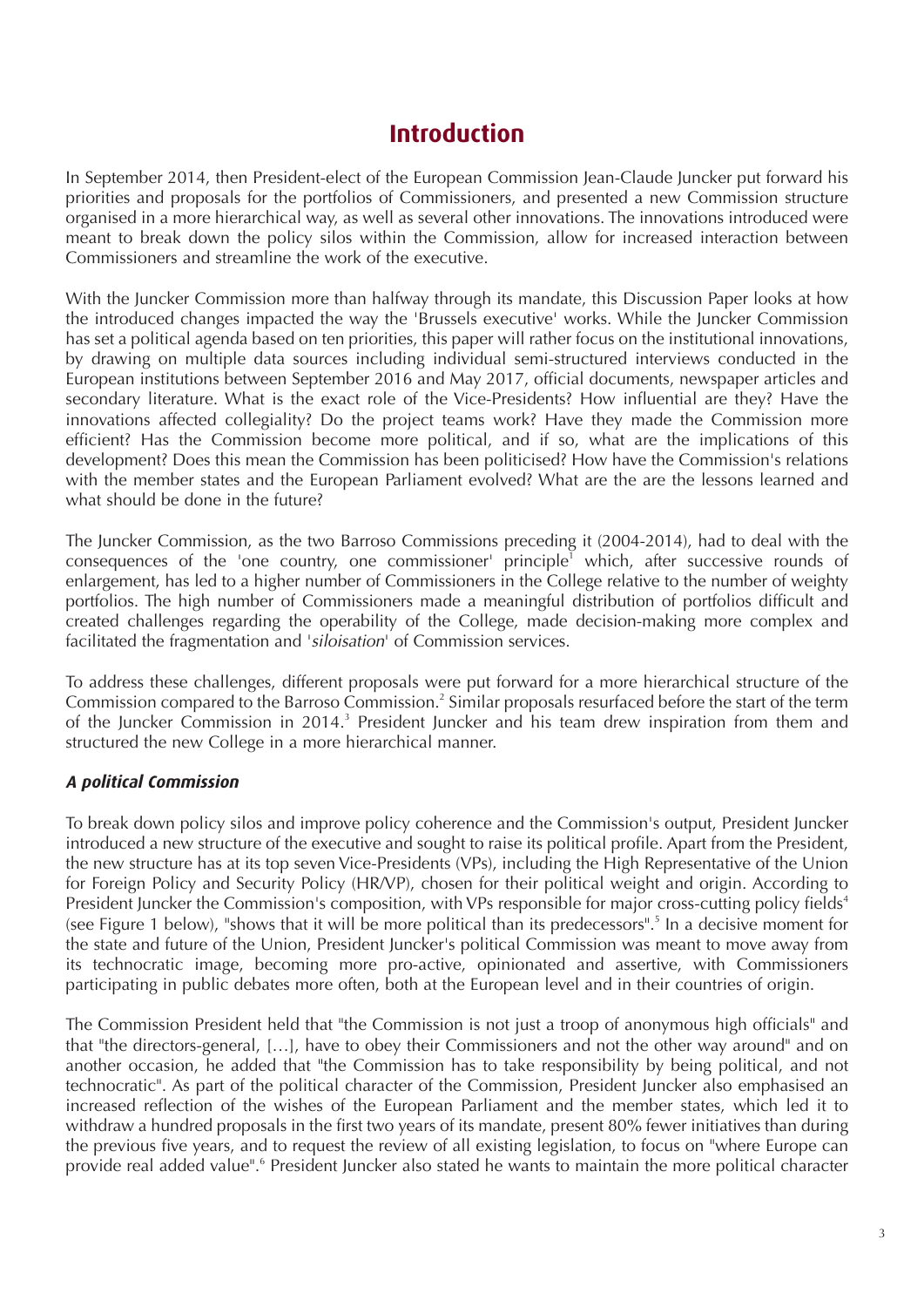of the institution by, among other things, abolishing the electoral leave and allowing Commissioners to participate in the next European elections without having to suspend themselves from the Commission.

#### **The project teams**

The more political nature of the Juncker Commission was also reflected in the choice of Commissioners. Like the Commission President, several of the Vice-Presidents (Jyrki Katainen, Valdis Dombrovskis, Andrus Ansip) had been prime-ministers in their home countries, while others (Kristalina Georgieva, Maros Sefcovic) had been Commissioners in the Barroso Commission, or foreign ministers (Frans Timmermans, Federica Mogherini). The Vice-Presidents have an enhanced role and each of them is leading and coordinating a project team of Commissioners with portfolios relevant to their team. There are seven project teams, which deal with Jobs, Growth, Investment and Competitiveness; Digital Single Market; Energy Union; Euro and Social Dialogue; Better Regulation and Interinstitutional Relations; Budget and Human Resources; Europe in the World.

| <b>Name</b>                               | Portfolio                                                                                                                           | <b>State</b>    | Party <sup>7</sup> |
|-------------------------------------------|-------------------------------------------------------------------------------------------------------------------------------------|-----------------|--------------------|
| Jean-Claude Juncker                       | President                                                                                                                           | Luxembourg      | EPP                |
| Frans Timmermans                          | First Vice-President, Better Regulation, Inter-<br>Institutional Relations, Rule of Law and Charter of<br><b>Fundamental Rights</b> | Netherlands     | PES                |
| Federica Mogherini                        | Vice-President, Foreign Affairs and Security Policy                                                                                 | Italy           | PES                |
| Kristalina Georgieva<br>(until Dec. 2016) | Vice-President, Budget and Human Resources                                                                                          | <b>Bulgaria</b> | EPP                |
| Maros Sefcovic                            | Vice-President, Energy Union                                                                                                        | Slovakia        | PES                |
| Jyrki Katainen                            | Vice-President, Jobs, Growth, Investment and<br>Competitiveness                                                                     | Finland         | EPP                |
| Valdis Dombrovskis                        | Vice-President, Euro and Social Dialogue and<br>Financial Stability, Financial Services and Capital<br>Markets Union                | Latvia          | EPP                |
| Andrus Ansip                              | Vice-President, Digital Single Market                                                                                               | Estonia         | <b>ALDE</b>        |
| Vera Jourová                              | Justice and Consumers                                                                                                               | Czechia         | <b>ALDE</b>        |
| Günther Oettinger                         | <b>Budget and Human Resources</b>                                                                                                   | Germany         | <b>EPP</b>         |
| Pierre Moscovici                          | Economic and Financial Affairs, Taxation and<br>Customs                                                                             | France          | PES                |
| Marianne Thyssen                          | Employment, Social Affairs, Skills and Labour Mobility                                                                              | Belgium         | <b>EPP</b>         |
| Corina Cretu                              | Regional Policy                                                                                                                     | Romania         | PES                |
| Johannes Hahn                             | European Neighbourhood Policy and Enlargement<br>Negotiations                                                                       | Austria         | EPP                |
| Mariya Gabriel<br>(from July 2017)        | Digital Economy and Society                                                                                                         | Bulgaria        | <b>EPP</b>         |
| Dimitris Avramopoulos                     | Migration and Citizenship                                                                                                           | Greece          | <b>EPP</b>         |
| Vytenis Andriukaitis                      | Health and Food Safety                                                                                                              | Lithuania       | PES                |

**Figure 1. The Juncker Commission College of commissioners**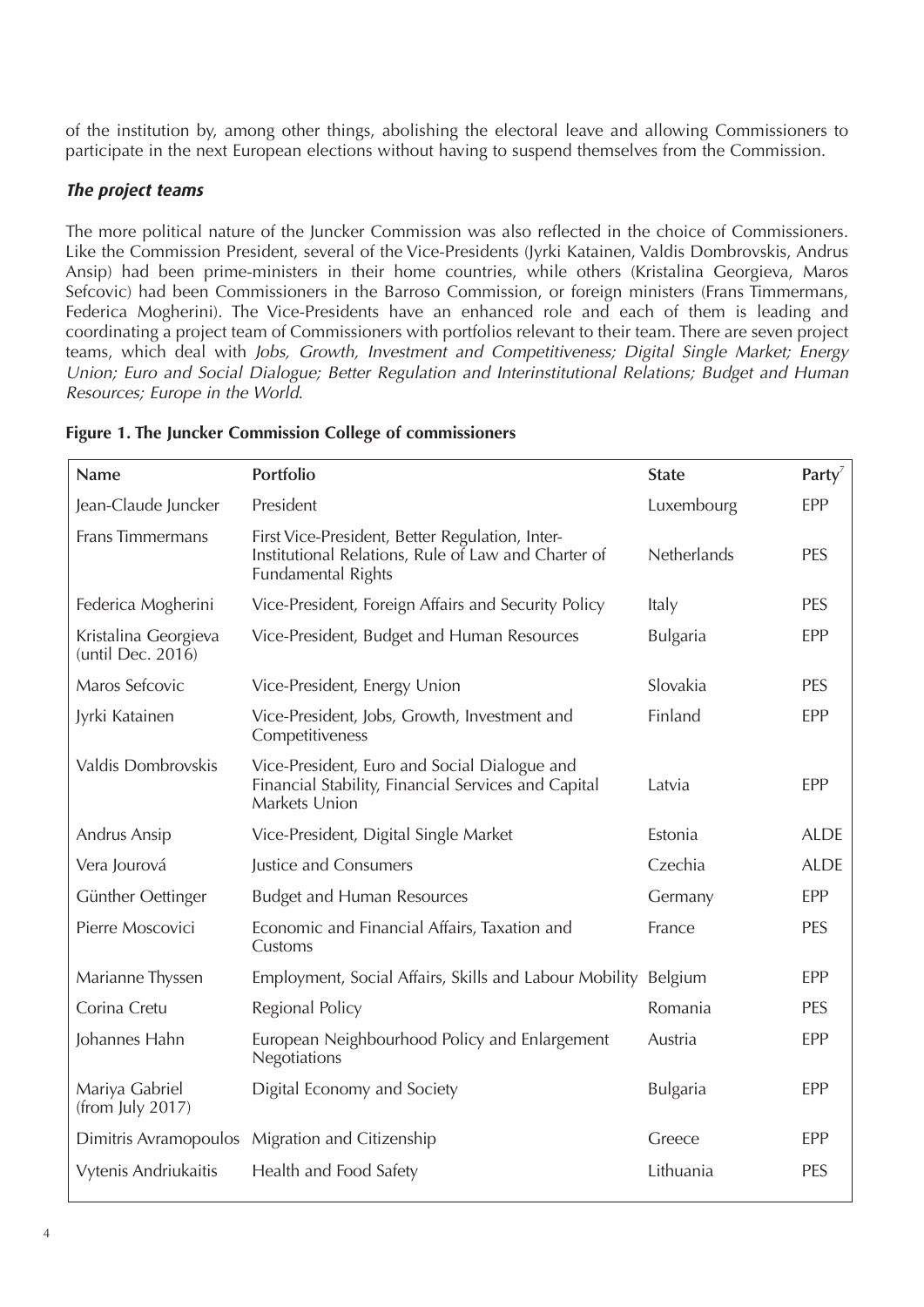| Julian King<br>(from Sept. 2016)   | Security Union                                                       | United Kingdom | none        |
|------------------------------------|----------------------------------------------------------------------|----------------|-------------|
| Elzbieta Bienkowska                | Internal Market, Industry, Entrepreneurship and SMEs                 | Poland         | EPP         |
| Miguel Arias Cañete                | Climate Action and Energy                                            | Spain          | EPP         |
| Neven Mimica                       | International Cooperation and Development                            | Croatia        | <b>PES</b>  |
| Margrethe Vestager                 | Competition                                                          | Denmark        | <b>ALDE</b> |
| Violeta Bulc                       | Transport                                                            | Slovenia       | <b>ALDE</b> |
| Cecilia Malmström                  | Trade                                                                | Sweden         | <b>ALDE</b> |
| Karmenu Vella                      | Environment, Maritime Affairs and Fisheries                          | Malta          | PES         |
| <b>Tibor Navracsics</b>            | Education, Culture, Youth and Sport                                  | Hungary        | EPP         |
| Carlos Moedas                      | Research, Science and Innovation                                     | Portugal       | <b>EPP</b>  |
| Phil Hogan                         | Agriculture and Rural Development                                    | Ireland        | <b>EPP</b>  |
| Christos Stylianides               | Humanitarian Aid and Crisis Management                               | Cyprus         | <b>EPP</b>  |
| Jonathan Hill<br>(until July 2016) | Financial Stability, Financial Services and Capital<br>Markets Union | United Kingdom | <b>AECR</b> |

The project teams were set up with the aim of improving policy coherence and efficiency by breaking down the policy silos and overcoming the stove-piped organisation of the Commission, which previously posed challenges in terms of coordination. The composition of the teams varies according to the topic, which means that Commissioners belong to more than one project team and need to coordinate with more than one Vice-President. The Vice-Presidents also act as gate-keepers. They have a veto right over proposals coming from the Commissioners that belong to their teams, even before they reach the First Vice-President, former Dutch Foreign Minister Frans Timmermans.

The latter occupies a special place among the Vice-Presidents. He is responsible for Better Regulation, Inter-Institutional Relations, the Rule of Law and the Charter of Fundamental Rights and must guarantee that Commission proposals respect the principles of subsidiarity and proportionality. The First Vice-President must check that what is brought to the political level is political and has an important role in deciding what is included in the Commission's Annual Work Programme and the College agendas, which is part of what makes the Juncker Commission more political.

The Commission describes its new structure as being part of the ethos of Better regulation, thus also signalling an attempt to foster a cultural change within the institution. This is meant to make the Commission's decision-making more transparent, increase the involvement of citizens and stakeholders throughout the policymaking process, base the executive's actions on a better understanding of their impact and to reduce burdens on citizens and businesses.

### **The ten priorities**

While the Barroso Commissions' priorities were sometimes considered blurred and too wide, President Juncker signalled a move away from micro-managing and proposed a more focused and more political approach based on ten priorities<sup>8</sup> (see figure 2 below). Several interviewees<sup>9</sup> have argued that the intensity of work on the priorities varies, depending on the changing realities. However, the fact that the priorities have not changed since 2014 opens them to criticism of not adapting to new realities (for example, a balanced EU-US Free Trade Agreement is still one of the priorities, despite the negotiations having stalled under the current US administration).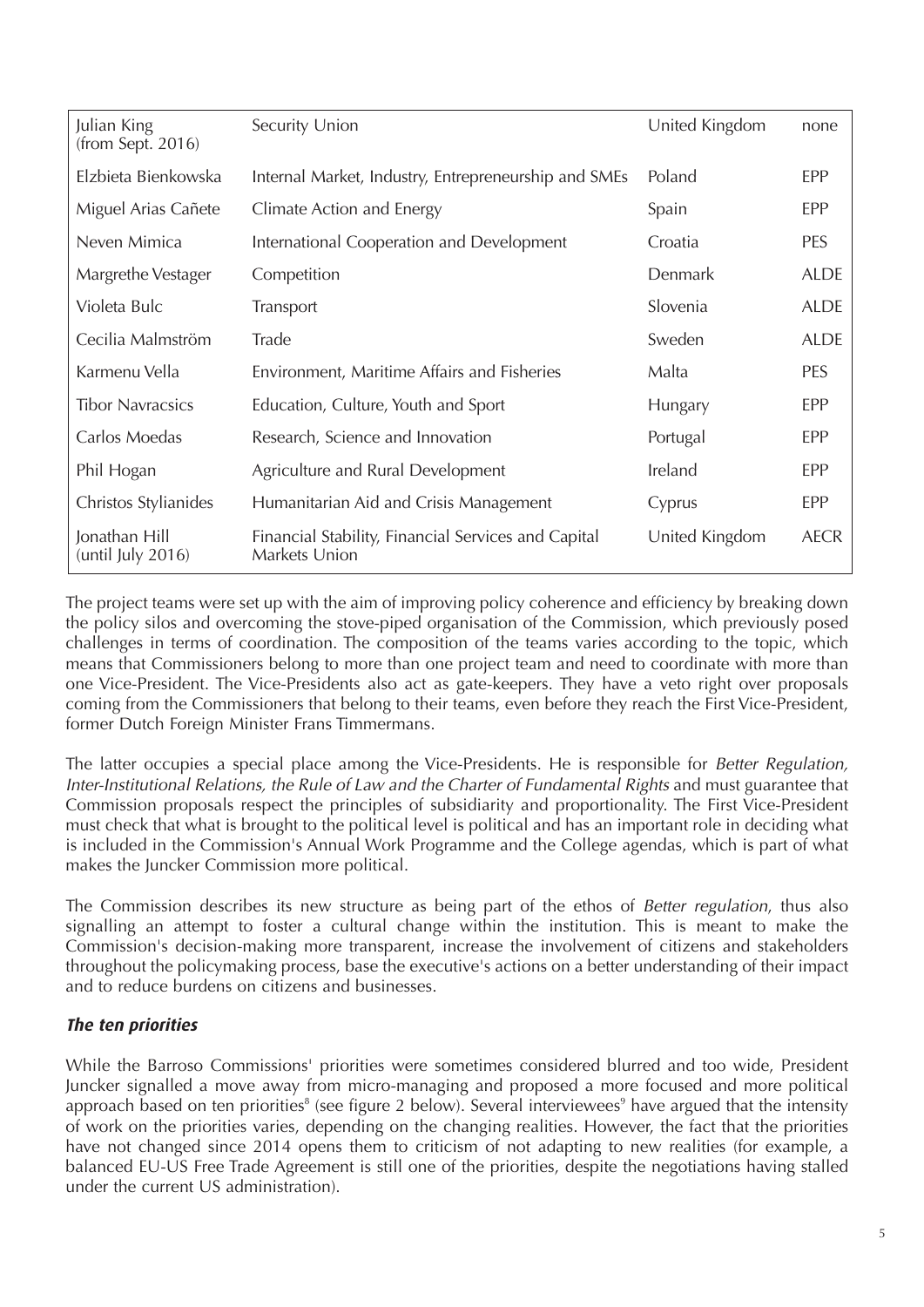#### **Figure 2. The ten priorities of the Juncker Commission**

1. Jobs, growth and investment Stimulating investment for the purpose of job creation 2. Digital single market Bringing down barriers to unlock online opportunities 3. Energy union and climate Making energy more secure, affordable and sustainable 4. Internal market A deeper and fairer internal market 5. A deeper and fairer economic and monetary union Stability for the single currency, solidity of public finances and social fairness in implementing structural reforms 6. A balanced EU-US free trade agreement Freer trade – without sacrificing Europe's standards 7. Justice and fundamental rights Upholding the rule of law and linking up Europe's justice systems 8. Migration Towards a European agenda on migration 9. A stronger global actor Bringing together the tools of Europe's external action 10. Democratic change Making the EU more democratic

#### **The working methods**

To improve the efficiency of the Commission's work and, in view of the changes brought about by the new structure, to avoid duplication of efforts, new working methods were introduced. The document 'The Working Methods of the European Commission 2014-2019<sup>10</sup> updates the previous one<sup>11</sup> mainly with provisions regarding the new role of the Vice-Presidents, and gives a good explanation of how the institution is supposed to work. As a rule, new initiatives are not included in the Commission Work Programme, nor placed on the agenda of the College unless this is recommended by one of the Vice-Presidents, with arguments that are in line with the October 2014 Political Guidelines and in line with the General Priorities. All initiatives tend to be structured along the ten priorities put forward by Jean-Claude Juncker in 2014. In the past, Commission staff could work on initiatives on which they wanted to focus, in an open-ended process wherein the first sign of potential trouble only appeared when a proposal went into inter-service consultations. The open-ended nature of the process also facilitated the leaking of drafts, which sometimes negatively affected the process. Now, the Vice-Presidents steer the work of the Commission and need to validate the process early on.

During the Barroso Commission, the work was mostly done in bilateral structures, not in thematic groups, as there was no special meeting among the Vice-Presidents. Now that there are project teams, a more collective approach is used in the early stages. Proposals are discussed and evaluated in orientation debates or project group meetings. This means that the political level of the Commission is involved in the decision-making process at an earlier stage, and thus has a bigger influence in shaping policy. However, this also has its downsides because many of these meetings do not benefit from a solid input from the services that could provide the necessary background to inform the discussion.<sup>12</sup>

In addition, aside from the weekly 'Jour Fixe' meeting between a Commissioner and the senior management of the services that report to him/her, the Juncker Commission introduced strategic 'Jour Fixe' meetings, which cover strategic, political and interinstitutional questions and are organised at least once every two months between a Commissioner, the senior management of the services that report to him/her and the relevant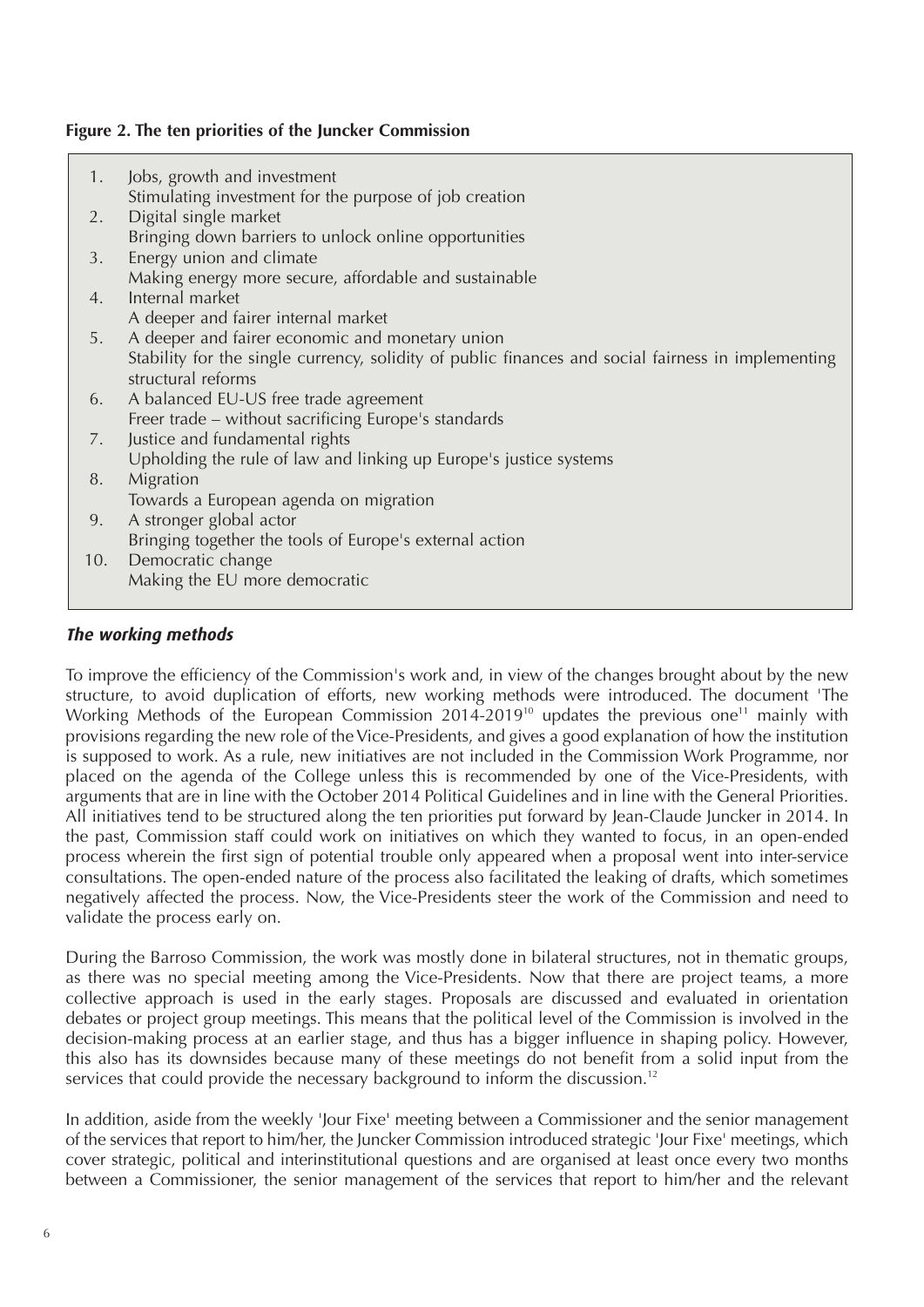Vice-President. There is also a clearer differentiation between the various roles of the Commissioners, so that, for example, on technical, economic issues, the other Commissioners can only challenge an issue if they have strong data contradicting the proposals made by their colleagues.

The Agenda Planning software, renamed 'Decide Planning', is used by the Commission to manage new initiatives and partially replaces 'e-Greffe', the old system for managing the decision-making procedures. The new platform was previously used for monitoring initiatives and statistical purposes, but now it also has a control function. An initiative that is put into the system needs to be validated by the cabinet of the respective Commissioners before arriving at the Commission's Secretariat-General (SecGen), where it is screened and comments can be added. A unit within the Secretariat-General decides which initiatives are major (legislative initiatives, policy documents – communications, green/white papers – evaluations of Commission initiatives, sensitive/political important matters) and need to be validated by the Vice-Presidents. The Vice-Presidents can approve the initiative, reject it or send it back for revision. In case of rejection, the Vice-President is expected to explain the reasons for the rejection. The initiative is then sent to the First Vice-President who can overrule previous decisions.

According to the current rules, the Directorates-General (DGs) of the Commission cannot start working on an initiative without formal validation from their Commissioner and Vice-President. Thus, the Vice-Presidents provide the political validation of Commission initiatives, and must give their agreement and political input both at the beginning of the process, before Commission resources are allocated to work on an issue, and at the end, after a proposal has been put forward. Consequently, the current rules of procedure allow for more moments to say 'no', with one higher official stating that "the default position of this Commission is 'no', the default position of the previous Commission was 'yes'"13, and that the Commission is "effective when it comes to stopping things". However, it appears that the veto power of the VPs is not used very often. Less than fifty cases have been registered in more than two years. Some interviewees noted that, although the idea to control the process in this way is a good one, the cabinets are still reluctant to use this power.<sup>14</sup> Several of the refusals were in fact requests for proposals to be improved, but it also happened that two Commission DGs came up with the same proposal or even that the same initiative came from different parts of the same DG (Environment).

## **The Vice-Presidents and the first VP**

The first years of the Juncker Commission mandate have not been without hiccups and the new structure has not solved all the past problems related to, for example, the insufficient and unequally distributed weight and unequal distribution of some of the portfolios. It is also evident that an adjustment period was needed in the first year of activity, as the Vice-Presidents and Commissioners settled in and tried to define their roles, which has occasionally led to friction in the College.

The collegiality of the Commission has also been reworked. While President Juncker has stated that all Commissioners were equal – not least since they each maintain a vote within the College – there is a visible change in the role of the Vice-Presidents, from a more ceremonial one in the Barroso Commission to a more powerful one now. While the influence of the Vice-Presidents is limited by several factors, the structure of the Juncker Commission has created somehow clearer hierarchies within the College. The project teams are led by the Vice-Presidents and ultimately by the President and his cabinet.

It appears that the main reason why President Barroso did not propose a more hierarchical College back in 2004 was his wish to give a clear political signal that all Commissioners were equal in this first College after the 'Big Bang' enlargement, even if that was difficult to achieve in practice. Five years later in 2009, when the second Barroso Commission was put in place, the need to absorb the institutional changes brought about by the Lisbon Treaty has been the main reason to maintain the more horizontal organisation of the College. But the introduction of project groups was not new. The Barroso Commission had groups of Commissioners working on related policies, or Commissioners who had coordinating roles (for example, Vice-President Wallström oversaw Institutional Relations and Communication Strategy while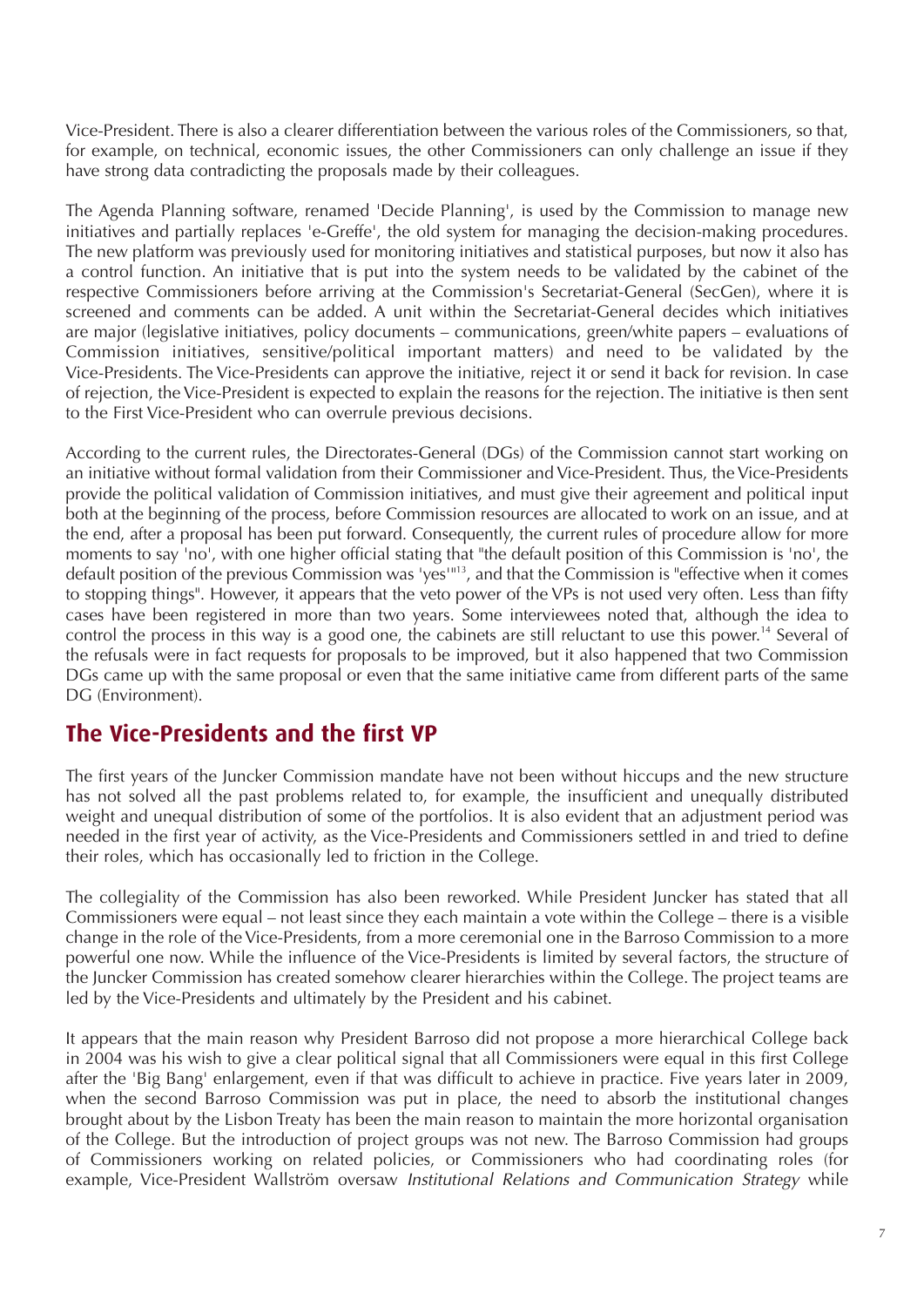Viviane Reding was responsible for Justice, Fundamental Rights and Citizenship). The groups of Commissioners working on the multiannual financial framework (MFF), the fundamental rights group of Commissioners, and the Group of External Relations Commissioners (the RELEX Group) were some of the best known, though their role was limited. For example, the RELEX Group of Commissioners met only a few times, the High Representative/Vice-President Catherine Ashton, the regular chair of the meetings, being at times sidelined by the President of the Commission, who was chairing the RELEX Group meetings he was attending. That experience has been reflected in the current setup and the innovations introduced by the Juncker Commission appear to be, in part, a continuation and improvement of ideas tested in previous colleges.

The current setup with more powerful Vice-Presidents was also meant to streamline and bring more focus to the Commission, also adding a stronger steer from above. This marks an improvement over the previous system, under which work on the various crises affecting the EU, most notably the financial and sovereign debt crisis, fell under the responsibility of the cabinet of President Barroso, which was left with little time and resources to continue its work on other projects initiated by the Commission (such as sustainable development, energy and the like).

However, the influence of the Vice-Presidents within the Juncker Commission is mitigated by several factors.

First and foremost, their roles have not been clearly defined and most of them do not have direct access to the Commission services<sup>15</sup> but need to work through the Secretariat-General of the Commission and in consultation with the relevant Commissioner and the President's cabinet. This is done to avoid duplication of work and improve coordination and communication between the cabinets. In the previous Commissions, the Vice-Presidents had more direct access and responsibility over their respective Directorates-General or parts of DGs.

The clarity regarding one's role and mandate, and the influence that is associated with it also varies among the different portfolios. Among the Vice-Presidents, some of the positions, such as the one of the High Representative for Foreign and Security Policy (HR-VP), are not new and have somehow more clearly defined mandates. In the Juncker Commission, the HR-VP is better integrated in the Commission structures than her predecessor, while it leads and relies on support mainly from the European External Action Service (EEAS), an EU body which cooperates with the Commission, but remains outside of its structures. Some Commissioners, such as the ones for Competition or Trade, areas where the Commission has exclusive competences, also have clearer and more prominent roles than even some of the Vice-Presidents.

The lack of a well-established and clearly defined role proved to be a challenge for some of the former prime ministers in the College who were used to having clearer roles in their national administrations. The fact that Vice-Presidents sometimes struggle to get the support they want as they do not have direct access to the services of the Commission, which are in most cases smaller than the national bureaucracies they used to lead, has also been a source of frustration and a challenge to a clearer definition of these positions. The Commission's decision to consciously reduce the number of new initiatives, and thus the opportunities for political visibility, has had a similar effect.

Another mitigating element is the fact that President Juncker has shown to be supportive of 'regular' Commissioners as well, not only of the Vice-Presidents. In some cases, this has gone as far as having VPs complaining that they have been excluded from certain processes and that decisions were taken without them being involved early enough.

Third, as with past Colleges, there are differences in the VPs/Commissioners' professional skills and levels of experience, with some of them receiving more criticism than others. The negative aspects of this are partially compensated by the Juncker Commission's stronger focus on the President's cabinet, which keeps a tighter grip on the institution.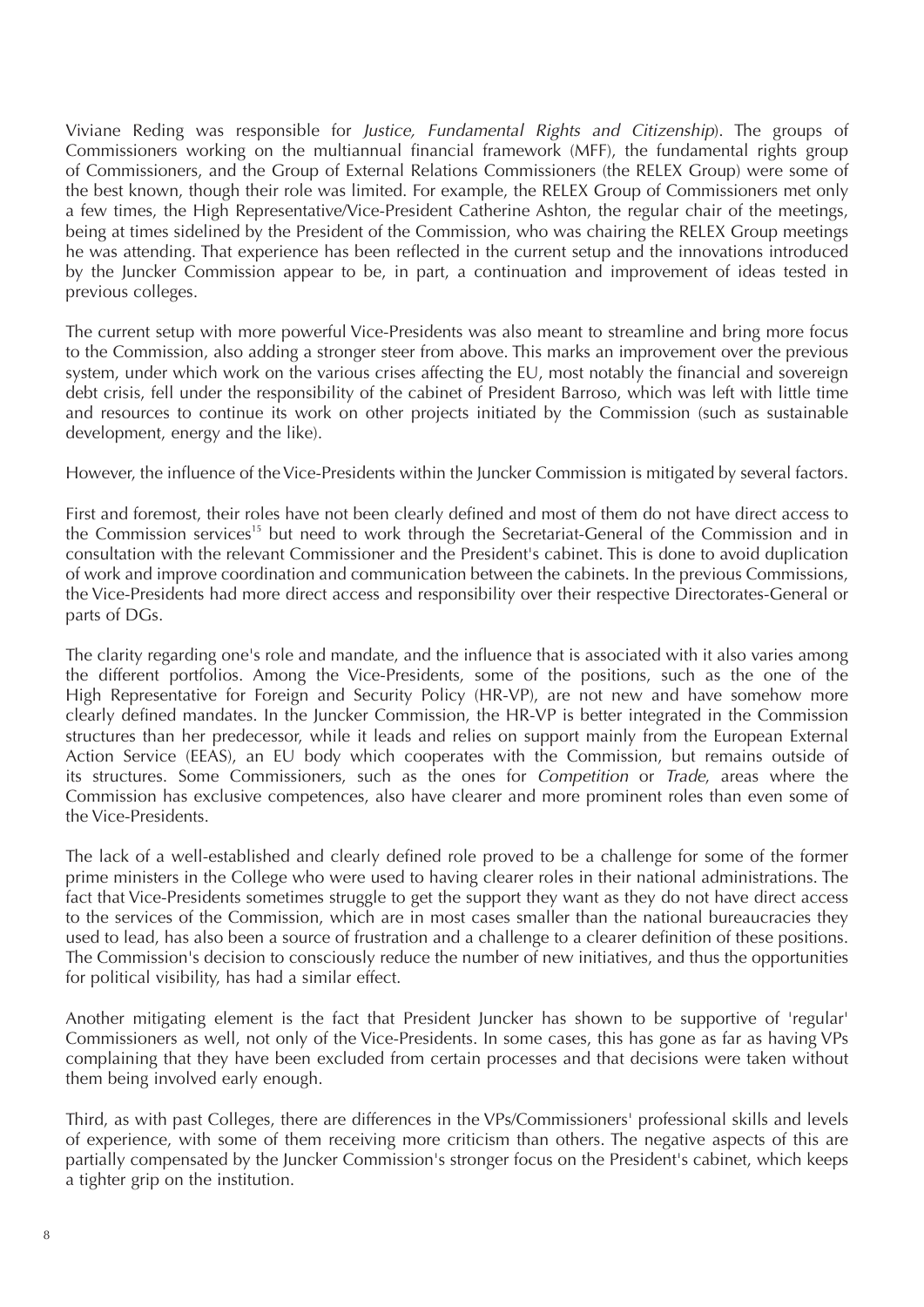The fact that several Commissioners from big member states are coordinated by Vice-Presidents from smaller countries, a potentially politically sensitive issue, seems not to have been a problem. The distribution of portfolios and roles within the Commission was accepted by the member states with relative ease.

How well Commissioners cooperate among each other varies from one project team to another for a variety of reasons. The success of a project team depends on the scope of the areas covered. Many teams are too big and too dispersed, which makes coordination more difficult. For example, the Jobs, Growth, Investment and Competitiveness team has 16 members, besides the Vice-President in charge, while the Better Regulation and Interinstitutional Relations team has 19 members.

Apart from institutional constraints, the functioning of the teams is also influenced by the quality of the relations between the Vice-Presidents and regular Commissioners, which also depends on their individual personalities and personal relations. One of the cases most often mentioned where tensions occurred in the first months of the Juncker Commission is the energy team, where two commissioners with different political affiliations needed time to accommodate their relations and partial duplication of roles. Frictions have also occasionally arisen when a VP/Commissioner was seemingly encroaching upon the area of responsibility of another Commissioner, such as when the Vice-President for the Euro and Social Dialogue became active on the issue of EU-Ukraine relations, a topic (mainly) under the remit of the Commissioner in charge of European Neighbourhood Policy and Enlargement Negotiations.

In addition to the lack of a clear definition of the roles of the Vice-Presidents, the Juncker College also displays a certain imbalance regarding the weight of the portfolios. The partial duplication of roles in the energy team has already been mentioned. An example of a 'lighter' Vice-President portfolio was the one for Digital Single Market, held by Andrus Ansip, whose role resembled that of Günther Oettinger, the Commissioner in charge of Digital Economy and Society. However, when Commissioner Oettinger took over the Budget and Human Resources portfolio in January 2017, his previous digital economy portfolio was added to the portfolio of Ansip.

At the other end of the scale, the First Vice-President's cabinet has a heavy set of responsibilities. Interviews revealed the substantial amount of issues that arrive on the table of the First Vice-President. Aside from overseeing Better regulation, Inter-institutional relations, the Rule of law and the Charter of Fundamental Rights, the First Vice-President has also taken on difficult dossiers such as the Turkey deal on migration and the rule of law situation in Poland, an overburden of tasks which sometimes affected the speed and quality of the decisions taken.<sup>16</sup> While the First Vice-President had the full backing of the College on the rule-of-law situation in Poland, he received more criticism when it came to the migrants' crisis, including from the external relations cabinets, which did not appreciate the Commission leadership's attempt to make migration the main issue defining the EU's relations with its neighbours. Despite the high quantity of work, the cabinet of the First Vice-President has only one extra staff member than the cabinets of the other Vice-Presidents.

## **The risk of politicisation**

President Juncker announced a more political Commission, one that must play an active political role while the EU is steering through difficult waters. One of the challenges of having a more political Commission is the increased risk of politicisation, of emphasising the ideological differences among the members of the College. Polarisation along lines of political orientation and ideological biases would affect the work of the College and its ability to take decisions. The EU executive would also be less likely to find compromises among and enjoy the trust of the different EU member states, which are governed by different political forces.

The composition of the Juncker College in terms of political affiliation takes into account the results of the European elections and of the political realities in the member states, while achieving a certain balance with a mix of politicians from the centre-right (15), centre-left (8) and liberals (5). Given that the President of the Commission comes from the centre-right, the centre-left politician Frans Timmermans was chosen to be the First Vice-President of the executive. While the First Vice-President and the President are supposed to have a good working relationship, the former being the 'right hand of the President', sometimes the two pull in different directions.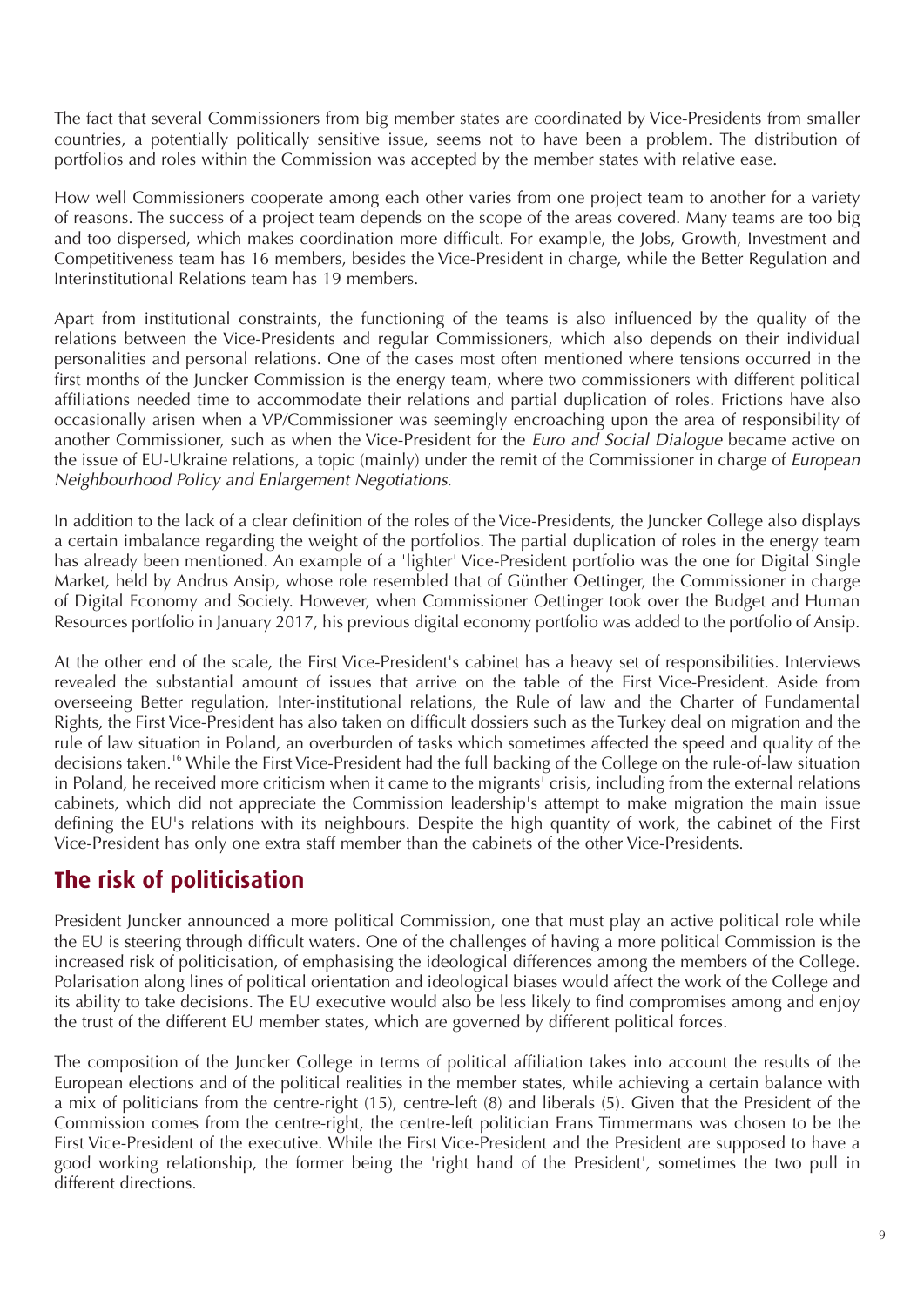Commissioners remain politically involved to varying degrees. They have coordination meetings with their colleagues from the same political family (there are, for example, weekly meetings of Socialist Commissioners) and ad-hoc meetings with representatives of their European political parties. While there have been instances where the political diversity of the Commission was evident, including in what concerns the communication of specific policy outputs (for example, liberal Commissioners pushed for a substantial communication of the Services Package, while Socialist Commissioners emphasised other topics related to it), most often the issue has not gained prominence.

Many of the differences of opinion among Commissioners stem from the portfolios they are managing (for example, differences on environment issues between the Commissioner for Environment and the one for Internal Market and Industry), rather than from ideological differences. Moreover, the Political Guidelines of the Commission, the 'governing programme' of the Commission, are generally based on a trans-partisan European common ground. $17$ 

## **Increased demoralisation**

While there is rather wide agreement that the Commission has become a better streamlined and more focused institution, important challenges remain to be addressed. Several of the interviewees spoke about disillusionment and demoralisation within the European Commission. This appears to be caused both by external factors having to do with the state of the European project but also by internal considerations, linked to the functioning of the European institutions and the Commission in particular.

## **The critical 'state of the Union'**

The number of crises facing the EU in recent years, from the financial crisis, the euro area crisis, Brexit to the refugee crisis, and the decrease in popular support for the EU, have surprised and demoralised many Commission fonctionnaires. The Commission also suffers from the anti-establishment mood that has spread among European societies. Moreover, in the past, the EU's big projects, such as the euro or the 'Big Bang enlargement', helped create a clearer sense of purpose in the European institutions. This seems to be missing now, contributing to a reduced sense of confidence in the European project among the staff of the Commission.

### **Internal factors**

To these external factors, internal ones can be added. The start of the mandate of the Juncker College distressed many staff members in the Commission, who were told that the Commission would do less, not more. They felt undervalued, as if the new College thought of them as a "stubborn, insensitive bureaucracy".<sup>18</sup> The perception among parts of the Commission is that several of the Commissioners, including its President, who were top-level leaders in their member states, were more likely to believe that the Commission was doing too many things; now, the argument goes, these politicians have the control and push the European Commission to do less.

#### *i. Centralisation*

The centralisation of decision-making and the widening distance between the top leadership of the Commission and its services were also mentioned by several interviewees<sup>19</sup> as contributing to a sense of demoralisation among the staff of the Commission. This more political Commission has witnessed a centralisation of the decision-making process, with work often being done "in small political teams rather than drawing in the services".<sup>20</sup> This is sustained by the more hierarchical structure chosen in 2014, which gives more decision power to the upper echelons of the Commission, by the strengthening of the cabinet of the President but has also been required by the numerous challenges facing the EU and the Commission. The reinforcement of the SecGen, already started under President Barroso during the mandate of the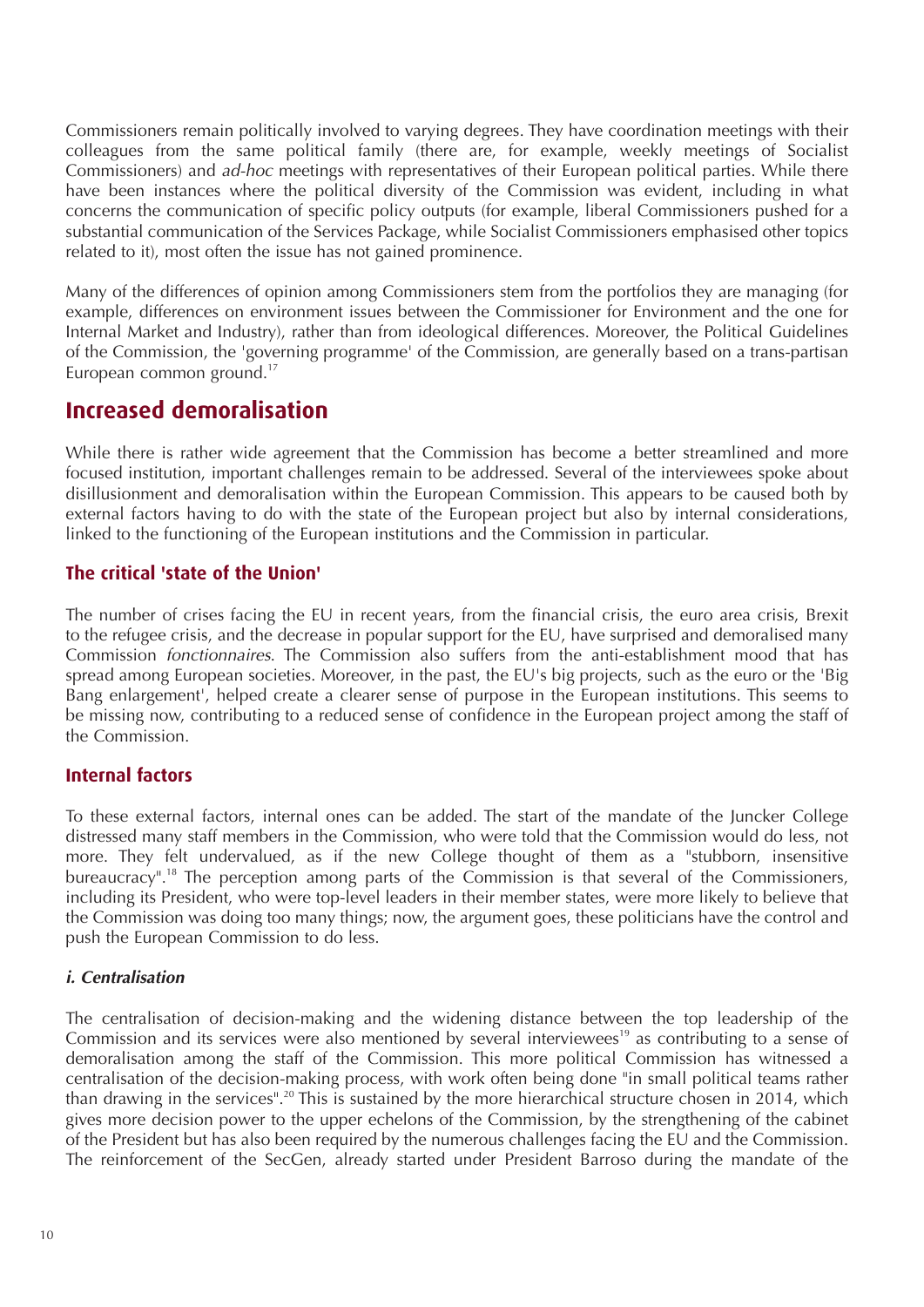previous Secretary-General, Catherine Day, also contributed to the centralisation of the decision-making process in the Berlaymont building. This process involved the creation of thematic policy units and the addition of 80 new posts to support the Vice-Presidents, which allow the College to use the SecGen in ways not possible before. Consequently, proposals increasingly tend to come not from the DGs but out of smaller meetings, whether the weekly Hebdo meetings of the heads of cabinet, where the head of the President's cabinet is very active, the Secretariat-General, or the cabinets of the Commissioners. This is visible especially when the matter is urgent and/or high profile, in which situations the work is done in the Secretariat-General or the cabinets and not in the DGs, which leads to faster responses but sometimes it can also impact the quality of the output.<sup>21</sup>

The centralisation is further emphasised by the increased influence of President Juncker's cabinet, currently led by Martin Selmayr. A capable and influential head of cabinet, he is seen as showing the sort of strong control exercised in the Barroso Commission by Catherine Day. While there seems to be agreement that this is being done in agreement with President Juncker, the "Rasputin of the house"<sup>22</sup> also provokes accusations of "arrogance", "ruthlessness", of "not generating spontaneous solidarity but servility", and of "leaving a trail of animosity" behind him.<sup>23</sup> The irritation is sometimes visible even within the College, with some officials believing that the interference from the President's cabinet goes too far, for example when it comes to limiting the access of the Commissioners to the President. While the stronger cabinet of the President has moved the Commission out of its comfort zones, it has also streamlined decisions and improved policy coherence.

There is also criticism regarding the concentration of power by the President. Some think he lacks the necessary gravitas required by the position, as shown for example in some of his interactions with UKIP leader Nigel Farage<sup>24</sup>, or accuse him of postponing decisions in areas where he does not hold an interest in, as was the case with the Nature Directives.<sup>25</sup> The President is also criticised for showing a strong politicalcultural bias that makes him too easily influenced by the interests of Germany and, to a lesser extent, France, even though he has also at times frustrated Berlin and Paris. Defenders of the centralisation, however, argue convincingly that for the Commission to become more of a political actor, it was necessary to show and strengthen leadership, to streamline the decision-making process and to further centralise the institution.

#### *ii. Lack of transparency and efficiency*

Centralising decision-making has also created challenges regarding coordination and information flows, with one high-level Commission official going as far as stating that "nothing that matters is done transparently".26 Given that the system is geared towards the top, there are now less people in the know. Other Commission officials report that they spend more time on internal coordination, and information flows do not run smoothly, with some procedures still lacking. In the cabinets of Commissioners there is also discontent regarding large documents only arriving the evening prior to the day when they need to be approved, which affects the quality of the process and the results. Even the input of the cabinets seems to be sometimes put into question. A telling example is the Energy Union Package, a sizable part of which was reportedly written by the Secretariat-General, even though it falls under the remit of Vice-President Sefcovic and of Commissioner Cañete.<sup>27</sup>

The new rules of procedure, which have introduced several veto points, have also partially slowed down the process. After one year of using the new system, the Commission realised that there was a need to improve the speed of the procedure as it found out that there were delays on 25% of its initiatives, with some of them being stuck in a political discussion while others were inactive. Apart from the increased complexity of the process, one of the reasons of the mentioned delays<sup>28</sup> is the fact that there are no explicit deadlines for the cabinets of the Commissioners to respond to initiatives coming from the services. The Secretariat-General has deadlines (72 hours for the desk officers, 24 hours for the hierarchy) but the cabinets of Commissioners do not, with the platform lacking a way to signal what is the reason for the delay, and whether the proposal is under consideration or not.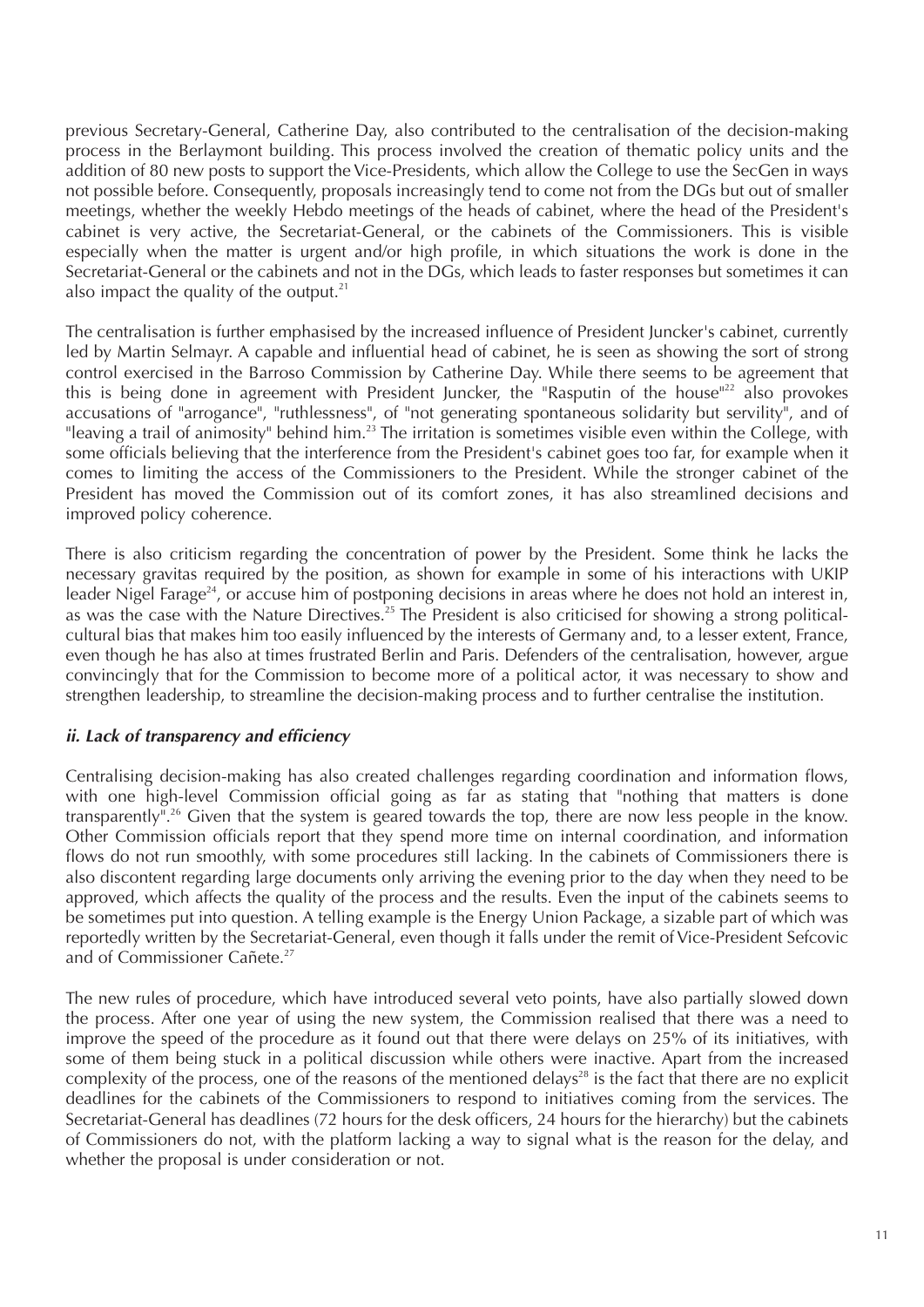## **Communications**

The Juncker Commission also reviewed and further centralised the communication structures of the Commission. Although the Commissioners maintain a communication adviser in their cabinets, they do not have a spokesperson anymore and must rely on the Commission's Spokesperson's Service, which has been centralised and is reporting to the Director-General of DG Communication. Besides the need to improve and better control communication, the official reason for this reduction of spokespeople talking for/on behalf of the Commission is the reduction in the number of new initiatives put forward by the Commission. If the Commission does less<sup>29</sup>, there are also fewer issues to communicate, the argument goes. While this has made communication more consistent and has reduced the cacophony of different voices speaking in the name of the Commission, it has also limited the ability of the institution to communicate its activities and has reduced the number of contact points for external stakeholders to talk to, thus making engagement with the Commission more bureaucratic and less direct and interactive. The Commission aims to communicate in Brussels only one or two stories per day. This has made its communication even more Brussels-centric as, for example, topics of interest for national communities are avoided because it is expected that the Brussels media would not be interested in them  $30$ 

At the same time, being a more political institution also involves a degree of volatility and an increased attention to what the media say, with president Juncker, a long serving politician, being quite prone to this.<sup>31</sup> The issue was evident, for example, in the November 2016 roaming package blunder, when the Commission President asked the services to withdraw the roaming proposal they put forward because of the criticism it received.

## **Relations with the member states and the European Parliament**

The last years have seen an increased role and political influence of the member states. The growing influence of national capitals is felt within the EU's overall institutional setup but also inside the Commission, with one senior Commission official mentioning that "we are just listening to the calls from Paris or Berlin" and that "the College moves as the (member states) pendulum moves".<sup>32</sup> In the short term, it makes it easier for workable solutions to be found, but in the long term it can lead to a loss of influence for the Commission and it can affect its role of promoter of the general interest of the EU. Some national capitals, on the other hand, are critical of the Juncker Commission as they feel that the institution is not taking their concerns seriously enough and/or argue that it is going too far. In capitals such as Berlin and The Hague, many feel that the Commission is acting too independently and wish for a more "technical Commission", expressing doubts about whether a political Commission can be an objective "guardian of the Treaties". Among the smaller member states there is an impression that the Commission has lost influence in the EU system and is thus no longer capable of defending their interests. However, if the Commission has lost influence, it is not necessarily the Council who has gained it, as the Council formations have also lost power, as shown by the response to the refugee crisis where the main actors were the heads of state and government (European Council) and the Commission.

Germany is the country most often mentioned as having clearly increased its influence within the Commission. However, the downsides of a more political Commission are also mentioned with respect to the increased influence of other national capitals. It could, for example, also be seen in the "because it is France" comment of President Juncker explaining the reason why France obtained extra leeway on deficits.<sup>33</sup> If the Commission is more political and less technocratic then also its technocratic decisions risk being seen through political lenses and thus as less credible and nonpartisan.

At the same time, the frequent inability of member states to agree to more than the smallest common denominator as well as the complicated pieces of legislation mirroring the diversity of interests in the Council are also deplored within the Commission. While many Commission officials understand that in the past the institution was often insensitive to the impact of its own actions on the member states, several interviewees also lamented the institution's loss of influence, while underscoring the need to engage more with the other EU institutions, as well as with national parliaments.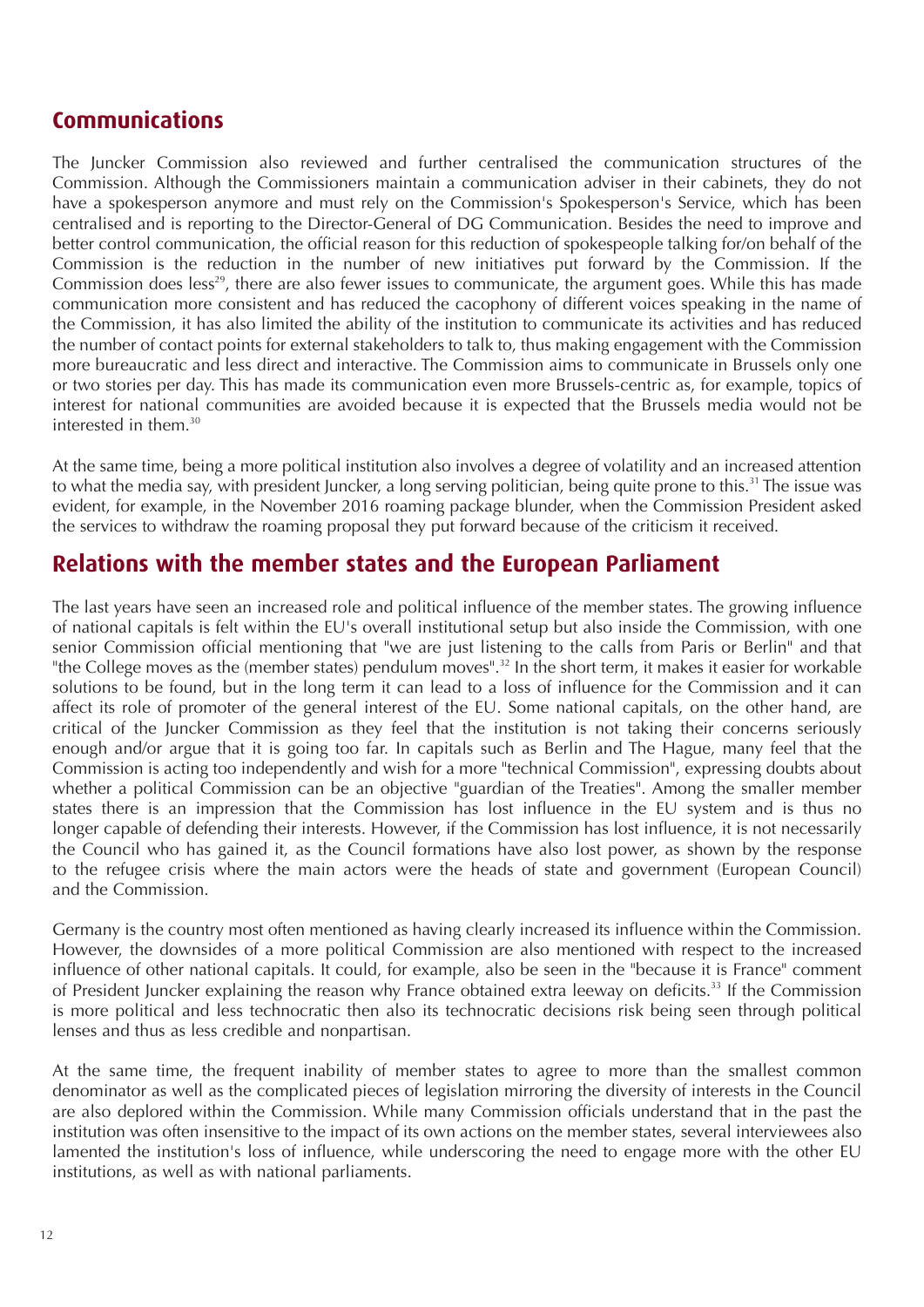The member states are guarding their prerogatives, for example, by insisting that the double-hatted High Representative of the Union for Foreign Policy and Security Policy, who is also one of the Vice-Presidents of the Commission, does not speak for the Commission when addressing CFSP issues. Moreover, the increased practice of the European Council, of which the Commission President is also a member, to include 'policy requests' to the Commission in its conclusions waters down the Commission's monopoly on legislative initiative.<sup>34</sup>

If relations with the member states need to be improved, President Juncker's idea of sending the Commissioners to the member states to transmit the messages of the Commission has not passed without criticism. Many Commission staff members do not see their current Commissioners as the "preachers" or "evangelists of European integration<sup>135</sup>, but rather as less than Euro-enthusiastic.

To prepare the Commission's position to be taken in the interinstitutional process, the Deputy Heads of Cabinet of the Commission participate in the Interinstitutional Relations Group (GRI Groupe des relations interinstitutionnelles). Every point on the agenda is discussed based on a GRI fiche that is circulated beforehand and on which the Vice-Presidents have the same control function. The secretariat of the GRI is provided by the Secretariat-General. The GRI is one of the places where the negative aspects of the bureaucratic character of the Commission become apparent, with one interviewee saying that the GRI is one of the strongest examples undermining the Commission's claim that it is more political.<sup>36</sup> The body is described as "very poorly run", with many participants arriving late, and with a poor quality of exchange. There is also frustration regarding the efficiency of the process, as many issues discussed in the GRI could be agreed through written procedure.

If there is room to improve relations with the member states, the fact that the president of the Commission has emanated from the European Parliament elections through the Spitzenkandidaten process has somehow improved relations with the Parliament. The Commission has developed a plan to further improve relations and tries to develop a strategic alliance with the Parliament.<sup>37</sup> At the same time, relations between the President and the Parliament seemed to have cooled down after Jean-Claude Juncker berated MEPs for their poor attendance at a speech of the Maltese prime minister.<sup>38</sup> The Vice-Presidents represent the Commission in the European Parliament, although the rule described in the Working Methods (according to which the VPs talk in the plenaries and the regular Commissioners in the committees) is not always respected, the informal agreement being that the Commission is represented by the Commissioners that can be present at a given moment.

## **Conclusions**

Europe and the challenges it faces have greatly evolved in the past years. This has not only impacted national politics but also the European institutions. The European Commission has been transformed into a more political institution that is now more openly making political choices, although the transformation is far from being complete and some flaws are still evident.

The innovations introduced by the Juncker Commission have generally improved the functioning of the Commission in terms of quality and coherence, and they have partially dealt with the institution's "inability to prioritise".<sup>39</sup> Dividing responsibilities among the Vice-Presidents has also made the delegation of tasks more efficient, allowing for a better distribution of resources towards issues that need urgent solutions. The Juncker Commission has also managed to act in a more coordinated fashion, and the use of project teams has qualitatively improved the work of the Commission, its policy coherence and efficiency. The current setup with more powerful Vice-Presidents also streamlined and brought more focus to the Commission, also adding a stronger steer from above.

At the same time, there are still many internal challenges. The higher level of centralisation of the system added challenges regarding internal coordination, transparency and speed of the decisions taken, contributing to a sense of disillusionment among the staff. To address the staff's demoralisation within the Commission, the communication between the upper ranks of the Commission and the services clearly needs to improve. The latter need to be engaged and used in the matters in which they are specialised. Communication between the Commissioners and the higher echelons of the DGs also needs to improve, and the regular meetings that the Commissioners have with the leadership of their services should become in all cases more than a formal ritual.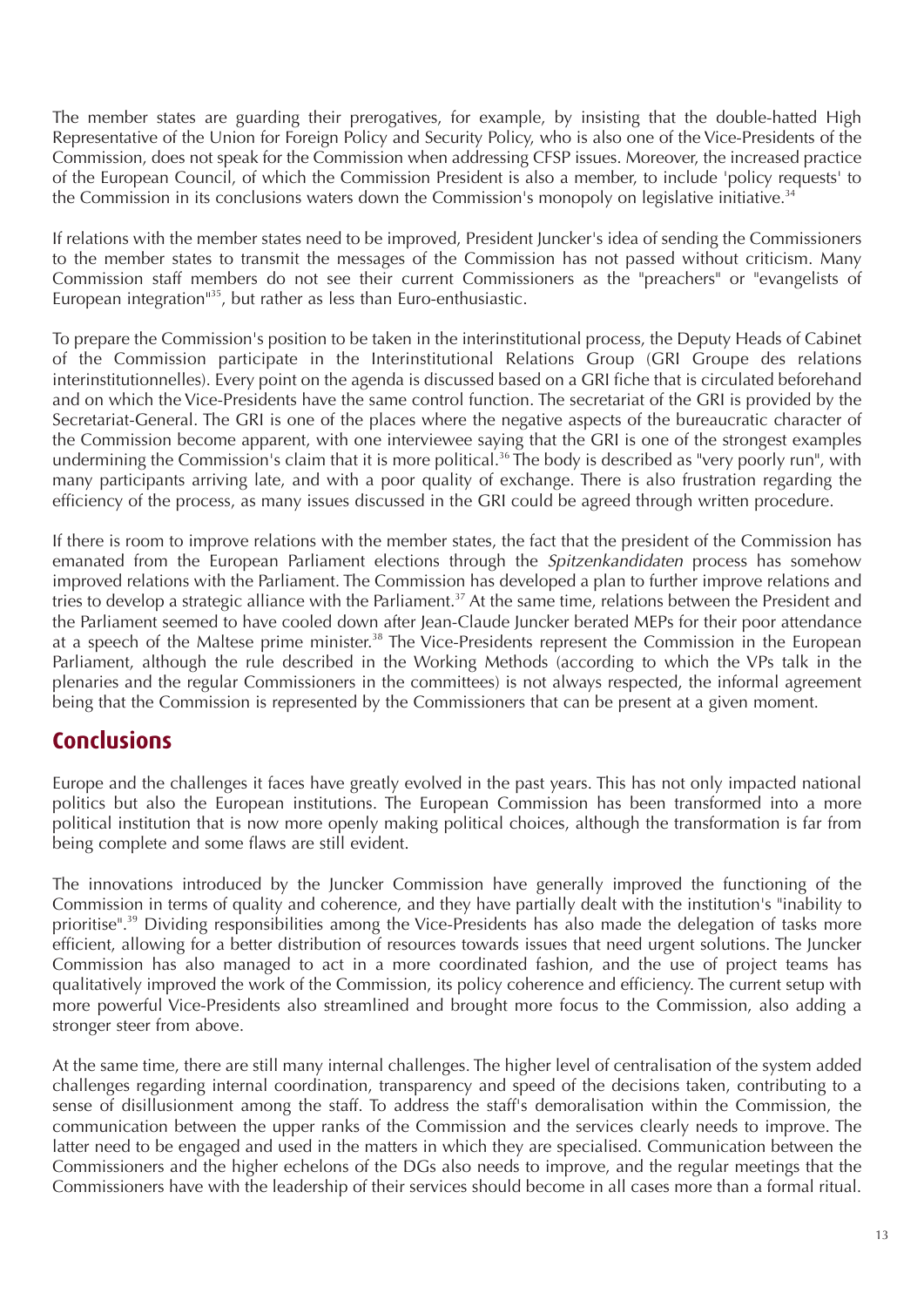To ensure a clearer and more timely delivery of result, the cabinets of Commissioners should also commit to deadlines set internally.

The role and position of the Vice-Presidents has also not always been clear and this has affected the efficiency of the institution. From this point of view, the Juncker Commission is likely to be a transitional one. The next Commission should try to define more clearly the role of the Vice-Presidents, their powers and tools.

The future Commission President should also focus on achieving a more even distribution of portfolios, one that takes a serious look at the weights of the portfolios and distributes them more evenly. For this to happen, the political ability and capabilities of the Commissioners also needs to further improve, while national leaders should cease to see the Commission as a destination for politicians they do not want to have at the national level. A better allocation of portfolios should also be accompanied by a better distribution of human resources in the cabinets, but also within the Commission more generally. This could contribute to a better functioning of the institution and reduce the human cost incurred by overworked staff. Improvements regarding the management of human resources and a reassessment of the policy of a random rotation of the heads of units across DGs should also be considered.

While the Juncker Commission has adopted a clearer set of priorities at the beginning of its mandate, these priorities do not seem to have adapted fast enough to the rapidly changing realities. To perform and preserve a necessary level of public support for the European project, the Commission must focus on issues that really matter to the European citizens and where it can make a difference.

Commission President Juncker wants to maintain the more political character of the institution, by, among other things, allowing Commissioners to participate in the next European elections without having to suspend themselves from the Commission. The political character of a future Commission will also depend on the maintenance of the link with the outcome of the European elections. Despite the fall of the de facto grand coalition between the European People's Party and the Socialist and Democrats in the European Parliament, the main parties should reach an agreement to keep the *Spitzenkandidaten* process before the next European elections. Abandoning this connection would send the wrong message to the European citizens about the representativeness and legitimacy of the European Commission. Being more political has also raised the issue of the relation between the political and technocratic nature of the Commission. The reinforcement of the political character of the Commission has also made more evident the more technocratic/regulatory parts of the Commission's activities, thus also leading to more calls to make a clearer separation between the two.

In recent years, the member states have also been exerting greater influence on the EU institutional setup, including inside the Commission. Although the Juncker Commission is active in the defence of its interest in the interaction with the other EU institutions, there is room for further improvement on this issue, so that the Commission does not become a mere secretariat for the member states.

Introducing change in a complex political and institutional organisation like the European Commission was always going to be difficult. While it is evident that some of these challenges will also be faced by the next Commission, it is encouraging to see that some of the hiccups and problems identified have started to be addressed, and that the institution was functioning better in the second year of its mandate than it was in its first.

*Paul Ivan is Senior Policy Analyst at the European Policy Centre (EPC).*

The views expressed in this Discussion Paper are the sole responsibility of the author.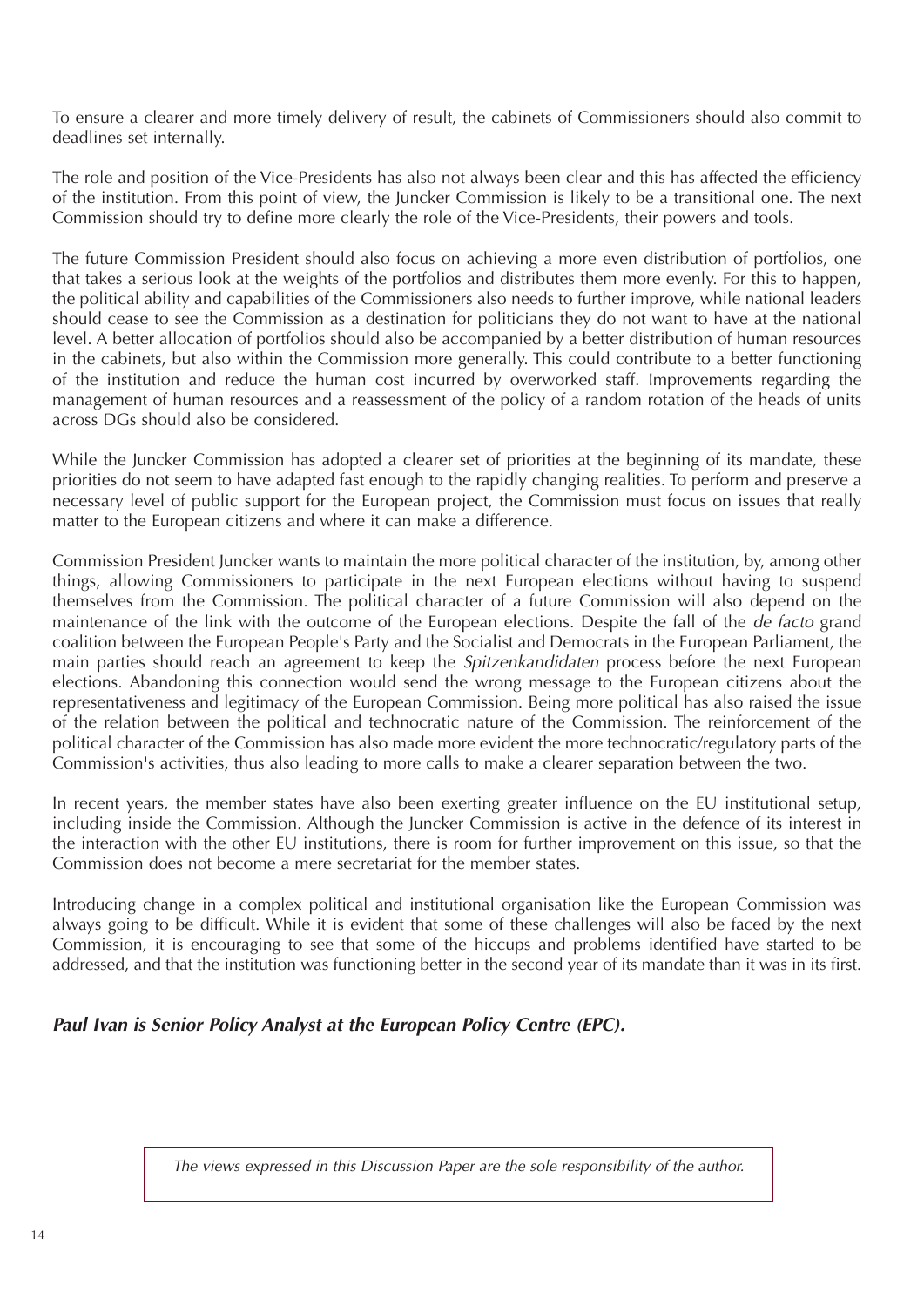#### **Endnotes**

- <sup>1</sup> After attempts to reduce the number of commissioners since the Treaty of Nice, the principle was reintroduced in the Treaties as a condition to re-run the Irish referendum on the Lisbon Treaty in October 2009.
- 2 Antonio Missiroli, The next European Commission: tips for the President-elect, European Policy Centre Policy Brief, April 2009, Available at http://www.epc.eu/documents/uploads/747716379\_The%20next%20European%20Commission.pdf [05.07.2017] and Antonio Missiroli, "New treaty, new structure?" in Challenge Europe, The next Commission: doing more and better, European Policy Centre, June 2009, Available at http://www.epc.eu/documents/uploads/1029713958\_Challenge%20Europe%20Issue%2019.pdf [05.07.2017]
- <sup>3</sup> Fabian Zuleeg, A more effective structure for the Commission, European Policy Centre Commentary, 7 March 2014, Available at http://www.epc.eu/documents/uploads/pub\_4230\_a\_more\_effective\_structure\_for\_the\_commission.pdf [03.07.2017] and Alain Berger et al., Proposal by "the Friends of the European Commission" for a new organization, Confidential document, Brussels, 23 May 2014.
- <sup>4</sup> Whereas President Juncker's expectations for the College and his political agenda were outlined in the mission letters he sent to individual commissioners and in the October 2014 'Political Guidelines for the next European Commission', the new rules of procedure were laid out in 'The Working Methods of the European Commission 2014-2019'.
- <sup>5</sup> Iean-Claude Juncker President-elect, "Time for Action Statement in the European Parliament plenary session ahead of the vote on the College", 22 October 2014.
- 6 Jean-Claude Juncker, President of the European Commission, State of the Union 2016, 14 September 2016, Available at: https://ec.europa.eu/commission/state-union-2016\_en [23.08.2017].
- 7 European People's Party (EPP), Party of European Socialists (PES), Alliance of Liberals and Democrats for Europe (ALDE), Alliance of Conservatives and Reformists in Europe (AECR).
- <sup>8</sup> Besides proposals coming from the services and Commissioners, President Juncker also comes up with new initiatives, such as the review of the comitology rules, an area where the Commission's monitoring and transparency has also improved.
- 9 Interview with Commission officials, January-February 2017.
- <sup>10</sup> European Commission, Communication from the President to the Commission, The Working Methods of the European Commission 2014-2019, Brussels, 11 November 2014, C(2014) 9004, Available at: https://ec.europa.eu/transparency/regdoc/rep/3/2014/EN/3-2014-9004-EN-F1-1.Pdf [10.05.2017].
- 11 European Commission, Communication from the President, The Working Methods of the Commission 2010-2014, Brussels, 10 February 2010, C(2010) 1100, Available at: http://ec.europa.eu/transparency/regdoc/rep/3/2010/EN/3-2010-1100-EN-1-2.PDF [15.05.2017].
- 12 Marine Borchardt, "A Political European Commission through a new organisation "This Time it's Different". Really?", Policy paper, Notre Europe- Jacques Delors Institute, 15 February 2017, p.10, Available at
- http://www.delorsinstitute.eu/011-24531-A-Political-European-Commission-through-a-new-organisation-This-Time-its-Different-Really.html [21.05.2017]. <sup>13</sup> Interview with senior Commission official, December 2016.<br><sup>14</sup> Interviews with Commission official, Nevember 2016.
- Interviews with Commission official, November 2016.
- <sup>15</sup> This does not apply to the HR/VP and to the Vice-President for Budget and Human Resources.
- <sup>16</sup> Interviews with Commission officials, November 2016.<br><sup>17</sup> Interviews with Commission official January 2017
- Interviews with Commission official, January 2017.
- 18 Interview with senior Commission official.
- <sup>19</sup> "Every time a service is not required to contribute when they should, it demotivates people" in the words of one interviewee, November 2016.<br><sup>20</sup> Interview with sonier Commission official November 2016.
- Interview with senior Commission official, November 2016.
- 21 Interview with Commission officials, December 2016, January-February 2017.
- Interview with Commission official, December 2016 and George Parker and Alex Barker, "The power brokers behind Brexit: Nick Timothy and Martin Selmayr", Financial Times, 13 April 2017, Available at: https://www.ft.com/content/8027f188-1f03-11e7-a454-ab04428977f9?mhq5j=e2 [10.07.2017].
- <sup>23</sup> Interviews with senior Commission officials, November-December 2016.<br><sup>24</sup> In one of these interactions during the first European Parliament plenant is In one of these interactions, during the first European Parliament plenary following the 23 June 2016 Brexit referendum, President Juncker was seen as being much too friendly towards UKIP leader Nigel Farage.
- 25 Interviews with Commission officials November-December 2016.
- <sup>26</sup> Interview with senior European Commission official, December 2016.<br><sup>27</sup> Interview with European Commission official, January 2017
- 27 Interview with European Commission official, January 2017.
- <sup>28</sup> Interview with European Commission official, November 2016.<br><sup>29</sup> Souscel interviewees have disputed the assertion that the Comm
- Several interviewees have disputed the assertion that the Commission does less things, pointing out that now the focus is on bigger issues and initiatives or on implementing and evaluating the measures already adopted in the previous Commission.
- <sup>30</sup> Interview with Commission official, November 2016.<br><sup>31</sup> Interview with senior Commission official, December
- Interview with senior Commission official, December 2016.
- $32$  Interview with senior Commission official, December 2016.<br> $33$  Francesco Guarascio "ELL gives budget leeway to France the
- 33 Francesco Guarascio, "EU gives budget leeway to France 'because it is France' Juncker", Reuters, 31 May 2016, Available at http://uk.reuters.com/article/uk-eu-deficit-france-idUKKCN0YM1N0, [05.03.2017]
- <sup>34</sup> Eva-Maria Poptcheva, Role and election of the President of the European Commission, European Parliamentary Research Service, Briefing, 11 July 2014, Available at http://www.europarl.europa.eu/EPRS/140829REV1-Role-of-the-President-of-the-European-Commission-FINAL.pdf [14.05.2017]
- <sup>35</sup> Interview with senior Commission official, December 2016.
- $36$  Interview with Commission official, November 2016.
- <sup>37</sup> Interview with Commission official, December 2016.<br><sup>38</sup> Maïa Do La Baume and David M. Horrzophorn "Joan
- 38 Maïa De La Baume and David M. Herszenhorn, "Jean-Claude Juncker: 'The Parliament is ridiculous'", Politico Europe, Available at: http://www.politico.eu/article/jean-claude-juncker-european-parliament-is-ridiculous/ [25.09.2017].
- 39 Interview with high-level EU official, December 2016.